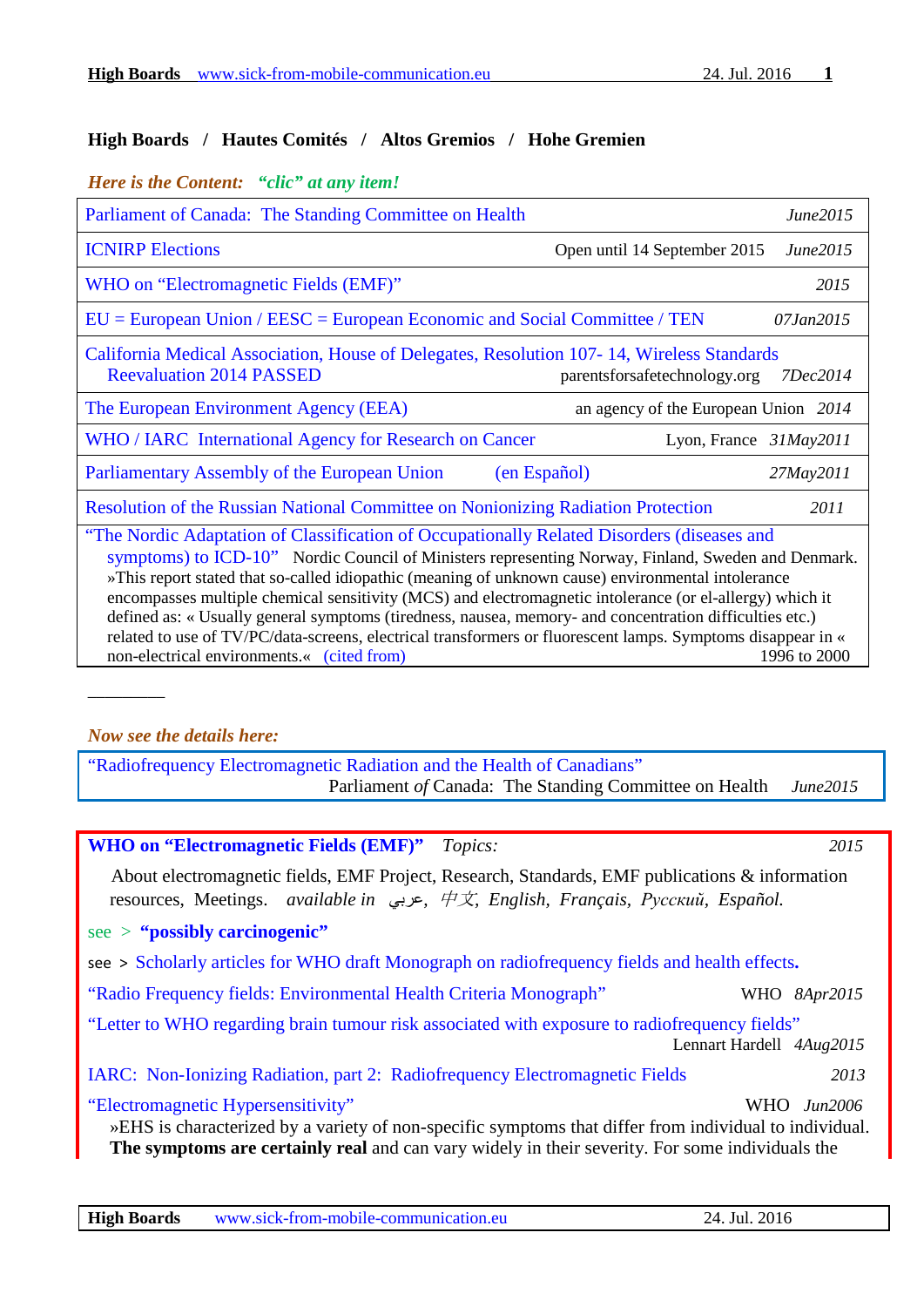symptoms can change their lifestyle.«

If you read the whole text, it is [disappointing](https://dict.leo.org/ende/index_en.html#/search=disappointing&searchLoc=0&resultOrder=basic&multiwordShowSingle=on) as it repeats the well-known denying arguments.

<span id="page-1-1"></span><span id="page-1-0"></span>

| $EU = European Union / EESC = European Economic and Social Committee / TEN$                                                                                                                                                                                                                                                                                  |  |  |  |  |
|--------------------------------------------------------------------------------------------------------------------------------------------------------------------------------------------------------------------------------------------------------------------------------------------------------------------------------------------------------------|--|--|--|--|
| "Informe sobre el "Dictamen del Comité Económico y Social Europeo (CESE) sobre Hipersensibilidad<br>electromagnética"<br>Federación Espanola de Municipios y Provinciales Jun2015                                                                                                                                                                            |  |  |  |  |
| "Letter of Notice holding EESC member Richard Adams personally accountable for betraying public<br>trust by ignoring evidence on the hazards of RF/EMF", EM-Radiation Research Trust 18Feb2015                                                                                                                                                               |  |  |  |  |
| "Valoración del proceso de elaboración de un dictamen sobre hipersensibilidad electromagnética en el<br>seno del comité economico y social europeo (CESE)"<br>4Feb2015                                                                                                                                                                                       |  |  |  |  |
| "Assessment on the Elaboration Process of the European Economic and Social Committee (EESC)<br>Opinion on Electromagnetic Hypersensibility (EHS). Scandal on the EESC: Conflicts of Interests<br>Block the Way to People with EHS-Functional Impairment"<br>4Feb2015                                                                                         |  |  |  |  |
| "Escándalo en el Seno del Comité Economico y Social Europeo: Conflictos de Intereses Bloquean 'El<br>Paso' a las Personas con Discapacidad Funcional EHS"<br>Minerva 4Feb2015                                                                                                                                                                                |  |  |  |  |
| "One step closer towards gaining recognition for the rights of electromagnetic hypersensitivity throughout<br>Europe" EM-Radiation research Trust<br>Feb. 2015                                                                                                                                                                                               |  |  |  |  |
| "Secrecy surrounding EU expert groups must end" The EU's Ombudsman Emily O'Reilly 31Jan2015                                                                                                                                                                                                                                                                  |  |  |  |  |
| "EESC voted against the opinion of TEN on $21.01.2015$ " IEMFA = International EMF<br>(with comments)<br>Alliance, Latest News<br>21Jan2015                                                                                                                                                                                                                  |  |  |  |  |
| Hardell's Response to Richard Adam's Counteropinion<br>18Jan2015                                                                                                                                                                                                                                                                                             |  |  |  |  |
| "Richard Adam's Counteropinion"<br>16Jan2015<br>(see!)                                                                                                                                                                                                                                                                                                       |  |  |  |  |
| <b>TEN/559: "Electromagnetic Hypersensitivity":</b> »TEN, which was responsible for preparing the<br>Committee's work on the subject, adopted its opinion on 7 January 2015.«<br>07Jan2015<br>$EU = European Union / EESC = European Economic and Social Committee /$<br><b>TEN</b> = Section for Transport, Energy, Infrastructure and Information Society. |  |  |  |  |
| Carta de las Asociaciones en Defensa de Personas Electrohipersensibles de los países de la Unión<br>Europea al Comité Económico y Social Europeo con motivo de la Audiencia sobre<br>Electrohipersensibilidad celebrada el 04.11.2014 en Bruselas<br>Minerva 27Nov2014                                                                                       |  |  |  |  |
| Carta de las asociaciones en defensa de los derechos de personas electrohipersensibles de los países de La<br>Unión Europea al Comité Económico Y Social Europeo<br>04Nov 2014                                                                                                                                                                               |  |  |  |  |
| $WHO / IARC = International Agency for Research on Cancer$<br>Lyon, France 31May2011<br>»  has classified radiofrequency electromagnetic fields as 'possibly carcinogenic to humans'<br>(Group 2B), based on an increased risk for glioma, a malignant type of brain cancer, associated with<br>wireless phone use.«                                         |  |  |  |  |
| "Carta de Hardell y Calberg a la OMS: móviles-inalámbricos son carcinogénicos" CEMyES 19Aug2015                                                                                                                                                                                                                                                              |  |  |  |  |
| "COI Statement for IARC's RF Review Updated"<br>(see also)<br>Lancet Oncology 25Jun2015                                                                                                                                                                                                                                                                      |  |  |  |  |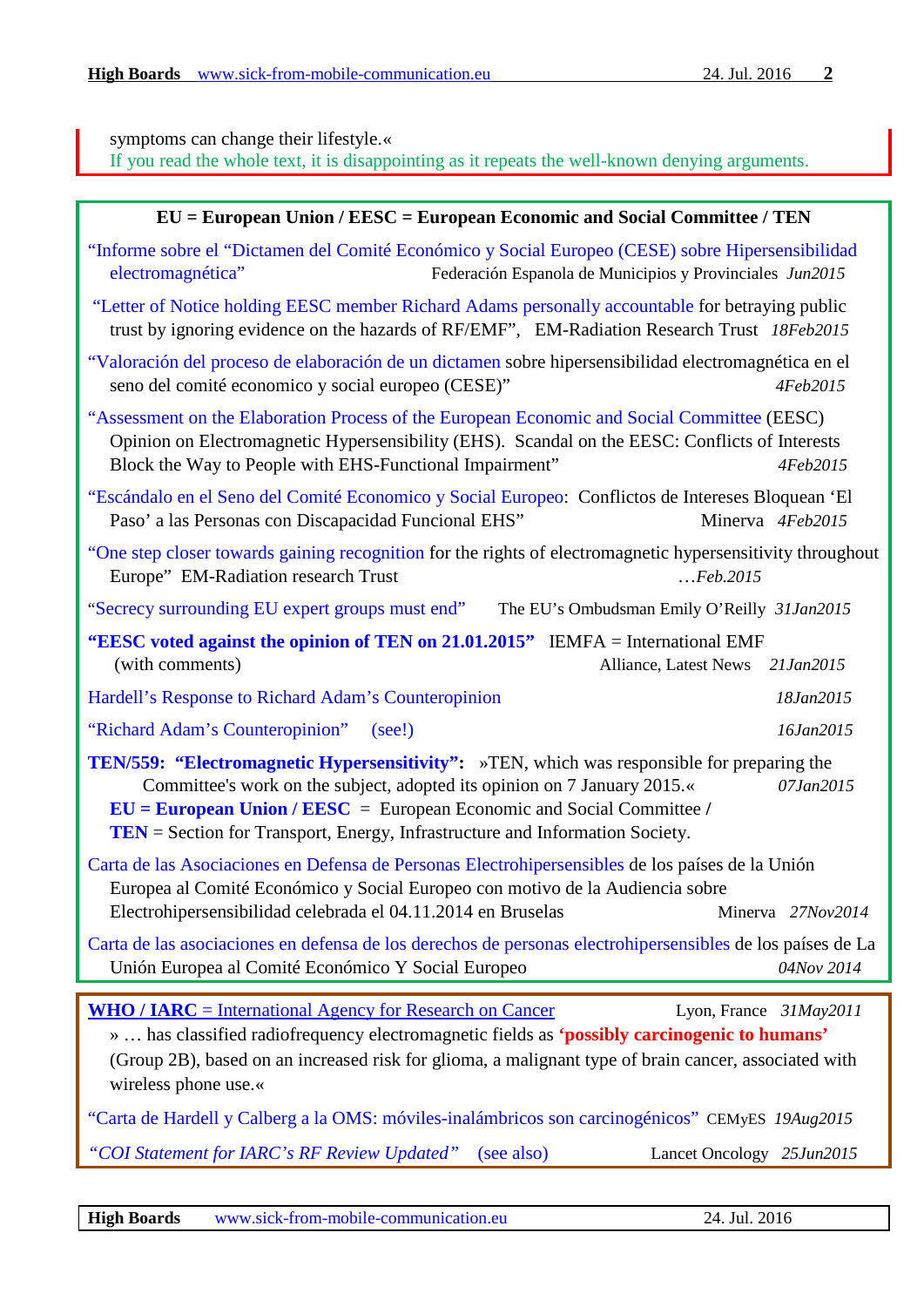| "Mobile phone radiation causes brain tumors and should be classified as a probable human carcinogen<br>$(2A)$ "<br>Int. J. Oncol. L. Lloyd Morgan et.al. 25Feb2015 |  |                    |                  |  |  |
|--------------------------------------------------------------------------------------------------------------------------------------------------------------------|--|--------------------|------------------|--|--|
| "Agents Classified by the ARC Monographs" see > "Radiofrequency"                                                                                                   |  |                    | <b>IARC 2015</b> |  |  |
| "Non-Ionizing Radiation, Part 2: Radiofrequency Electromagnetic Fields"                                                                                            |  |                    | IARC/WHO 2013    |  |  |
| "Non-Ionizing Radiation, Part 2: Radiofrequency Electromagnetic Fields"                                                                                            |  |                    | WHO 2013         |  |  |
| "Carcinogenicity of radiofrequency electromagnetic fields"                                                                                                         |  | The Lancet Jul2011 |                  |  |  |
| "IARC Classifies Radiofrequency Electromagnetic Fields As Possibly Carcinoge Nic To Humans"<br>IARC/WHO 31May2011                                                  |  |                    |                  |  |  |
| <b>The European Environment Agency (EEA), an agency of the European Union,</b>                                                                                     |  |                    |                  |  |  |
| published a paper by Lennart Hardell, Michael Carlberg and David Gee:                                                                                              |  |                    | 2014             |  |  |
| "Mobile phone use and brain tumour risk" about the studies undertaken by these authors, showing a                                                                  |  |                    |                  |  |  |
| substantial increase of brain tumors amongst long-term mobile phone users.                                                                                         |  |                    |                  |  |  |
|                                                                                                                                                                    |  |                    |                  |  |  |

<span id="page-2-1"></span><span id="page-2-0"></span>**[Parliamentary Assembly of the European Union,](http://assembly.coe.int/Mainf.asp?link=/Documents/AdoptedText/ta11/ERES1815.htm)** *27 May 2011*

Excerpt: »… power lines or certain high frequency waves used in the fields of radar, telecommunications and mobile telephony, appear to have more or less potentially harmful, nonthermal, biological effects on plants, insects and animals as well as the human body, even when exposed to levels that are below the official threshold values."

"As regards standards or threshold values for emissions of electromagnetic fields of all types and frequencies, the Assembly strongly recommends that the ALARA (as low as reasonably achievable) principle is applied, covering both the so-called thermal effects and the athermic or biological effects of electromagnetic emissions or radiation. Moreover, the precautionary principle should be applied when scientific evaluation does not allow the risk to be determined with sufficient certainty. Given the context of growing exposure of the population, in particular that of vulnerable groups such as young people and children, there could be extremely high human and economic costs if early warnings are neglected.«

»The Assembly regrets that, despite calls for the respect of the precautionary principle and despite all the recommendations, declarations and a number of statutory and legislative advances, there is still a lack of reaction to known or emerging environmental and health risks and virtually systematic delays in adopting and implementing effective preventive measures. Waiting for high levels of scientific and clinical proof before taking action to prevent well-known risks can lead to very high health and economic costs, as was the case with asbestos, leaded petrol and tobacco.«

»In light of the above considerations, the Assembly recommends that the member states of the Council of Europe:

8.1.1. take all reasonable measures to reduce exposure to electromagnetic fields, especially to radio frequencies from mobile phones, and particularly the exposure to children and young people who seem to be most at risk from head tumours;

8.1.2. reconsider the scientific basis for the present standards on exposure to electromagnetic fields set by the International Commission on Non-Ionising Radiation Protection, which have serious limitations, and apply ALARA principles, covering both thermal effects and the athermic or biological

effects of electromagnetic emissions or radiation;

8.1.3. put in place information and awareness-raising campaigns on the risks of potentially harmful long-term biological effects on the environment and on human health, especially targeting children, teenagers and young people of reproductive age;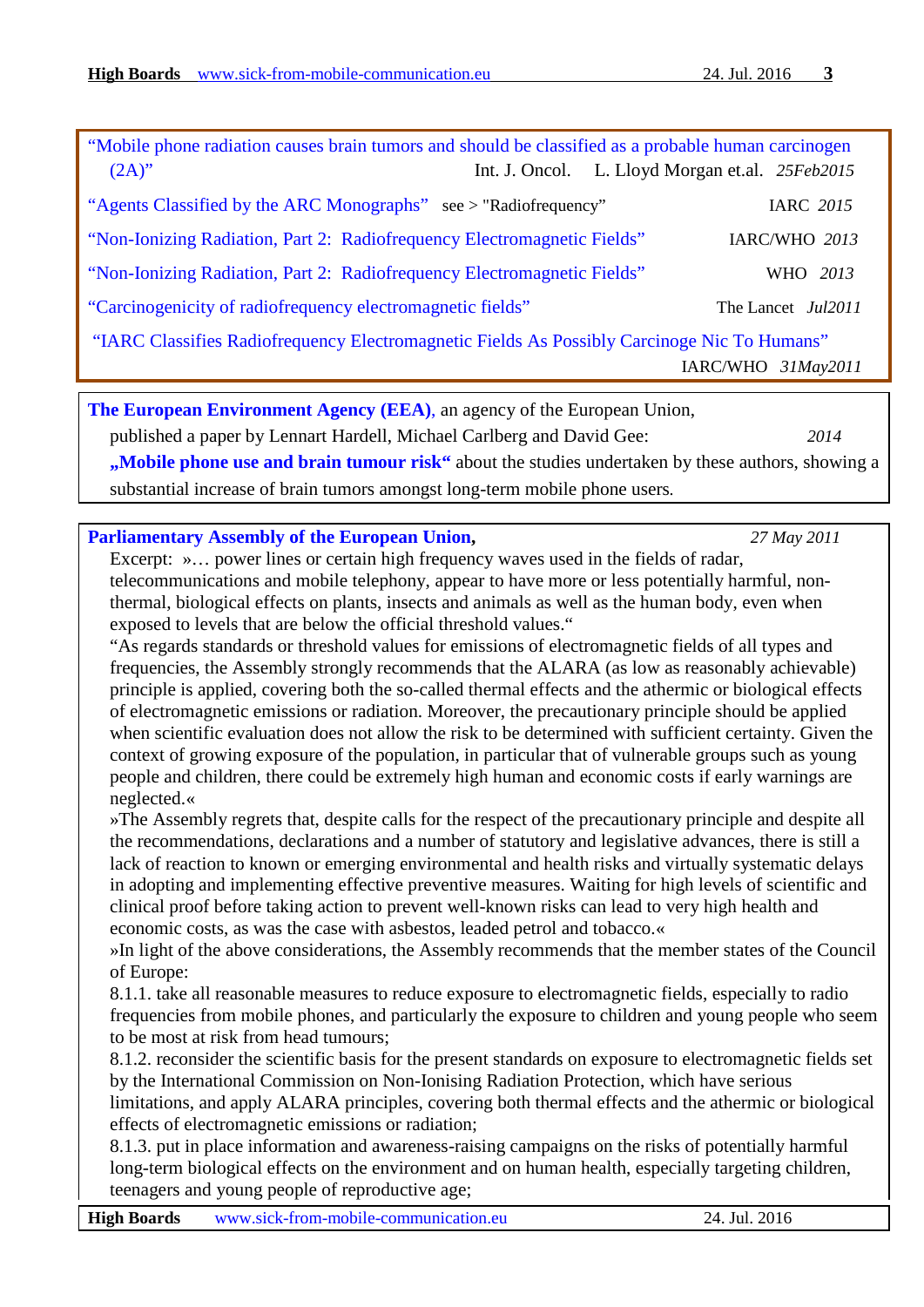8.1.4. pay particular attention to 'electrosensitiv' people who suffer from a syndrome of intolerance to electromagnetic fields and introduce special measures to protect them, including the creation of wavefree areas not covered by the wireless network;

8.1.5. in order to reduce costs, save energy, and protect the environment and human health, step up research on new types of antenna, mobile phone and DECT-type device, and encourage research to develop telecommunication based on other technologies which are just as efficient but whose effects are less negative on the environment and health;

8.2. concerning the private use of mobile phones, DECT wireless phones, WiFi, WLAN and WIMAX for computers and other wireless devices such as baby monitors:

8.2.1. set preventive thresholds for levels of long-term exposure to microwaves in all indoor areas, in accordance with the precautionary principle, not exceeding 0.6 volts per metre, and in the medium term to reduce it to 0.2 volts per metre;

8.2.2. undertake appropriate risk-assessment procedures for all new types of device prior to licensing; 8.2.3. introduce clear labelling indicating the presence of microwaves or electromagnetic fields, the transmitting power or the specific absorption rate (SAR) of the device and any health risks connected with its use;

8.2.4. raise awareness on potential health risks of DECT wireless telephones, baby monitors and other domestic appliances which emit continuous pulse waves, if all electrical equipment is left permanently on standby, and recommend the use of wired, fixed telephones at home or, failing that, models which do not permanently emit pulse waves;

8.3. concerning the protection of children:

8.3.1. develop within different ministries (education, environment and health) targeted information campaigns aimed at teachers, parents and children to alert them to the specific risks of early, illconsidered and prolonged use of mobiles and other devices emitting microwaves;

8.3.2. for children in general, and particularly in schools and classrooms, give preference to wired Internet connections, and strictly regulate the use of mobile phones by schoolchildren on school premises;

8.4. concerning the planning of electric power lines and relay antenna base stations:

8.4.1. introduce town planning measures to keep high-voltage power lines and other electric installations at a safe distance from dwellings;

8.4.2. apply strict safety standards for the health impact of electrical systems in new dwellings;

8.4.3. reduce threshold values for relay antennae in accordance with the ALARA principle and install systems for comprehensive and continuous monitoring of all antennae;

8.4.4. determine the sites of any new GSM, UMTS, WiFi or WIMAX antennae not solely according to the operators' interests but in consultation with local and regional government authorities, local residents and associations of concerned citizens;

8.5. concerning risk assessment and precautions:

8.5.1. make risk assessment more prevention oriented;

8.5.2. improve risk-assessment standards and quality by creating a standard risk scale, making the indication of the risk level mandatory, commissioning several risk hypotheses to be studied and considering compatibility with real-life conditions;

8.5.3. pay heed to and protect "early warning" scientists;

8.5.4. formulate a human-rights-oriented definition of the precautionary and ALARA principles;

8.5.5. increase public funding of independent research, in particular through grants from industry and taxation of products that are the subject of public research studies to evaluate health risks;

8.5.6. create independent commissions for the allocation of public funds;

8.5.7. make the transparency of lobby groups mandatory;

8.5.8. promote pluralist and contradictory debates between all stakeholders, including civil society